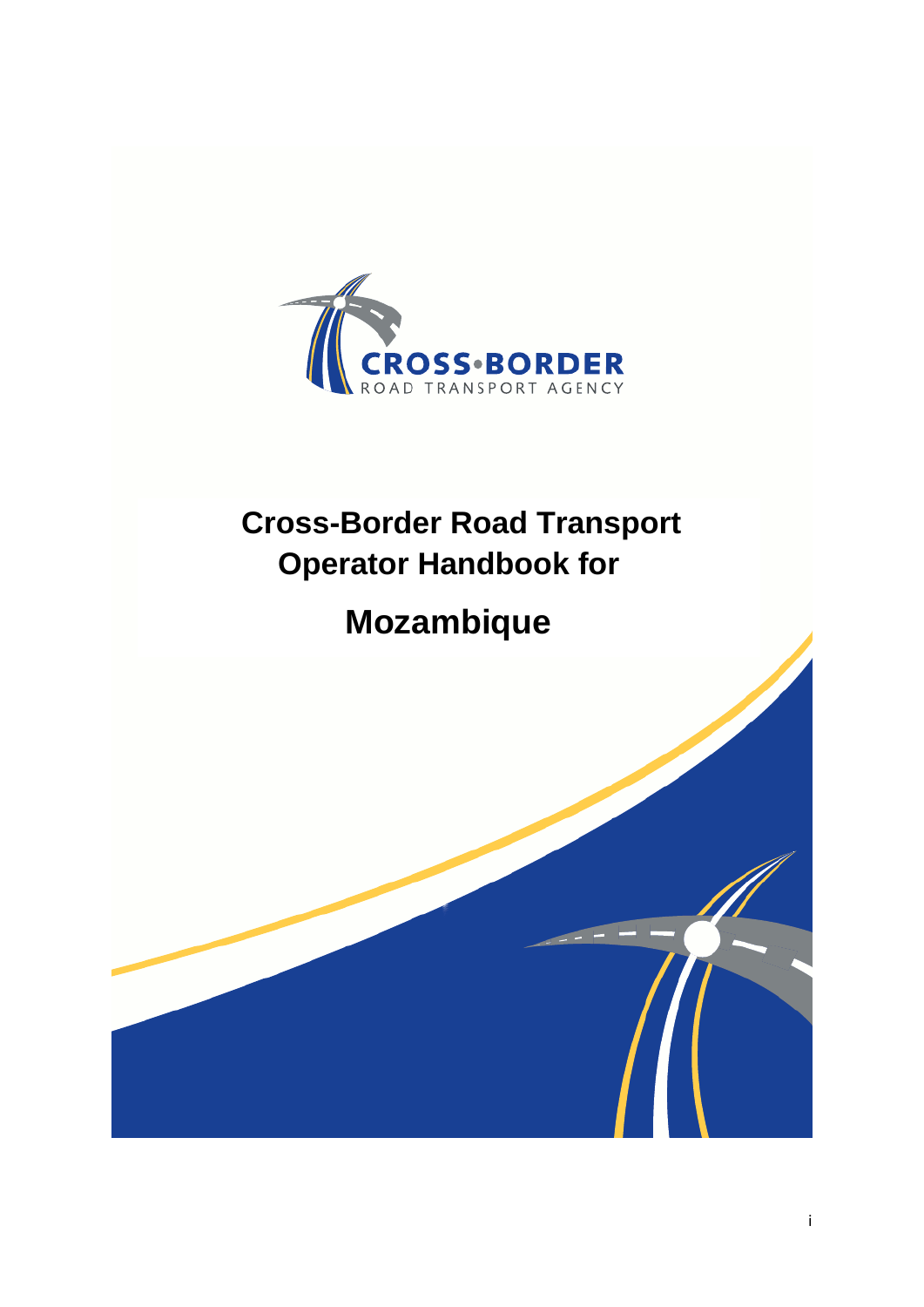# **Contents**

| $1_{-}$ |     |                                                          |  |  |  |  |
|---------|-----|----------------------------------------------------------|--|--|--|--|
| 2.      |     |                                                          |  |  |  |  |
| 3.      |     |                                                          |  |  |  |  |
| 4.      |     | DOCUMENT REQUIREMENTS FOR IMPORTATION AND EXPORTATION  4 |  |  |  |  |
|         | 4.1 |                                                          |  |  |  |  |
|         | 4.2 |                                                          |  |  |  |  |
|         | 4.3 |                                                          |  |  |  |  |
| 5.      |     |                                                          |  |  |  |  |
| 6.      |     |                                                          |  |  |  |  |
|         |     |                                                          |  |  |  |  |
|         |     |                                                          |  |  |  |  |
|         |     |                                                          |  |  |  |  |
| 7.      |     |                                                          |  |  |  |  |
| 8.      |     |                                                          |  |  |  |  |
| 9.      |     |                                                          |  |  |  |  |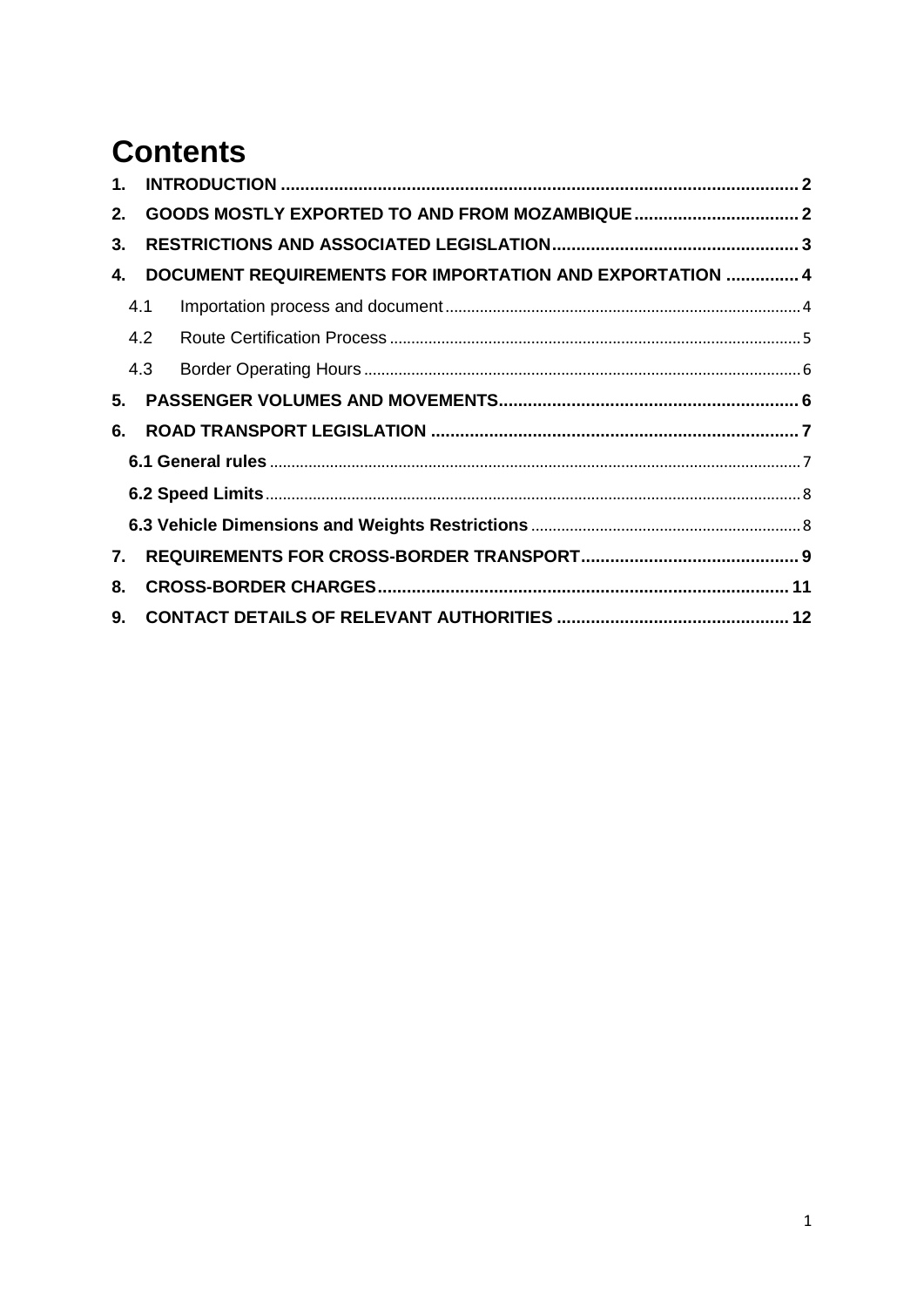## <span id="page-2-0"></span>**1. INTRODUCTION**

The publication provides you (transport operators) with information that is useful for decision making in the course of doing cross-border business operations between South Africa and Mozambique. Other than providing you with information on key requirements for conducting cross-border operations, it also provides business opportunities that exist in the market. It is therefore recommended that you use this publication to advance business interests as information captured in this publication can be used for purposes of making informed decision making and identifying opportunities that exist for cross-border operators and traders conducting business in Mozambique.

### <span id="page-2-1"></span>**2. GOODS MOSTLY EXPORTED TO AND FROM MOZAMBIQUE**

Table 1 and Table 2 show the goods that are mostly traded between South Africa and Mozambique in either direction. Cross-border operators should tape into this market, targeting the major manufacturers and producers of the goods.

|                                                          | <b>SHARE OF TOTAL EXPORTS FROM SOUTH AFRICA TO</b><br><b>MOZAMBIQUE</b> |           |        |        |        |
|----------------------------------------------------------|-------------------------------------------------------------------------|-----------|--------|--------|--------|
| <b>Commodity</b>                                         | 2010                                                                    | 2011      | 2012   | 2013   | 2014   |
| Live animals, animal products                            | 3.10%                                                                   | 2.86%     | 3.13%  | 3.60%  | 4.33%  |
| <b>Vegetable products</b>                                | 3.75%                                                                   | 3.72%     | 4.17%  | 3.60%  | 3.16%  |
| Animal or vegetable fats & oils                          | 0.42%                                                                   | 0.38%     | 0.40%  | 0.36%  | 0.43%  |
| <b>Prepared foodstuffs; beverages &amp; tobacco</b>      | 10.10%                                                                  | 7.33%     | 7.37%  | 8.88%  | 9.80%  |
| <b>Mineral products</b>                                  | 19.58%                                                                  | 28.74%    | 23.56% | 27.76% | 19.11% |
| <b>Products of the chemical or allied industries</b>     | 6.08%                                                                   | 7.47%     | 7.93%  | 7.44%  | 6.66%  |
| Plastics & articles thereof; rubber & articles thereof   | 3.80%                                                                   | 3.69%     | 4.01%  | 3.31%  | 3.48%  |
| Raw hides & skins, leather, fur skins & articles thereof | 0.07%                                                                   | $0.07\%$  | 0.08%  | 0.06%  | 0.08%  |
| Wood & articles of wood                                  | 0.96%                                                                   | 0.79%     | 0.89%  | 0.88%  | 0.96%  |
| <b>Paper products</b>                                    | 2.45%                                                                   | 2.42%     | 2.22%  | 2.07%  | 2.44%  |
| <b>Textiles &amp; textile articles</b>                   | 1.06%                                                                   | 1.00%     | 1.28%  | 1.22%  | 1.30%  |
| Footwear, headgear, umbrellas                            | 0.22%                                                                   | 0.20%     | 0.28%  | 0.25%  | 0.30%  |
| Stone, cement and glass products                         | 1.44%                                                                   | 1.36%     | 1.24%  | 1.13%  | 1.16%  |
| <b>Pearls and precious stones</b>                        | 0.01%                                                                   | 0.02%     | 0.01%  | 0.01%  | 0.01%  |
| Base metals & articles of base metal                     | 14.82%                                                                  | 10.61%    | 11.72% | 9.35%  | 14.93% |
| <b>Machinery &amp; mechanical appliances</b>             | 21.54%                                                                  | 19.06%    | 19.64% | 17.22% | 18.79% |
| <b>Vehicles, aircraft, vessels</b>                       | 7.70%                                                                   | 7.15%     | 8.98%  | 10.28% | 9.96%  |
| Photographic, medical & musical instruments, clocks      | 1.12%                                                                   | 1.27%     | 1.27%  | 1.04%  | 1.23%  |
| <b>Miscellaneous manufactured articles</b>               | 1.75%                                                                   | 1.77%     | 1.75%  | 1.49%  | 1.75%  |
| Works of art, collectors' pieces & antiques              | 0.005%                                                                  | 0.002%    | 0.002% | 0.003% | 0.002% |
| <b>Other unclassified goods</b>                          | 0.013%                                                                  | 0.081%    | 0.060% | 0.056% | 0.111% |
| Special classification of original equipment             | 0.021%                                                                  | $0.000\%$ | 0.000% | 0.005% | 0.001% |
| components/parts for motor vehicles                      |                                                                         |           |        |        |        |

#### **Table 1: Types of commodities exported to Mozambique**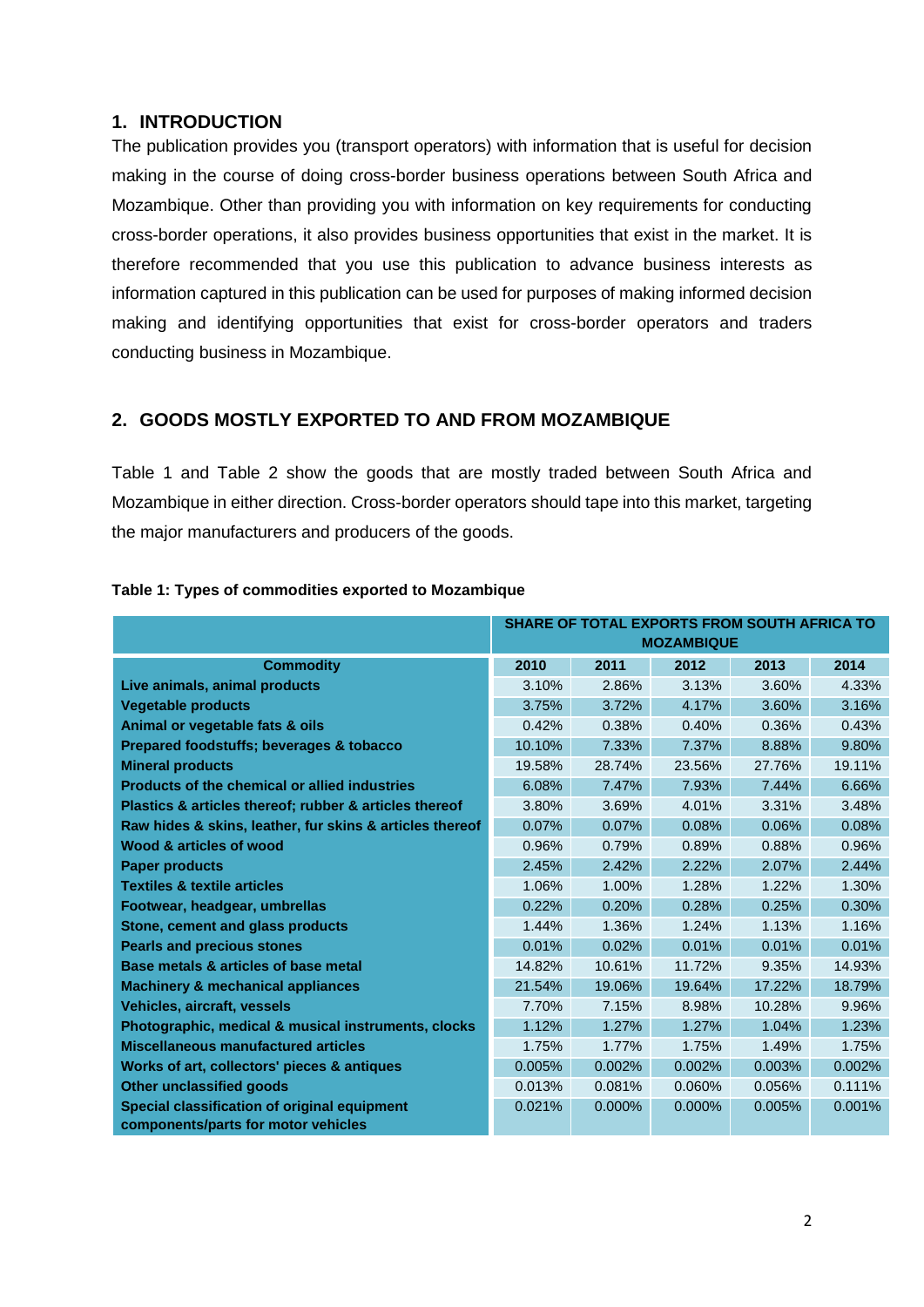|  | Table 2: Types of commodities imported from Mozambique |  |  |
|--|--------------------------------------------------------|--|--|
|  |                                                        |  |  |

|                                                          | <b>SHARE OF TOTAL IMPORTS FROM MOZAMBIQUE TO</b> |        |                     |          |          |
|----------------------------------------------------------|--------------------------------------------------|--------|---------------------|----------|----------|
|                                                          |                                                  |        | <b>SOUTH AFRICA</b> |          |          |
| <b>Product</b>                                           | 2010                                             | 2011   | 2012                | 2013     | 2014     |
| Live animals, animal products                            | 0.69%                                            | 0.50%  | 0.53%               | 0.67%    | 0.53%    |
| <b>Vegetable products</b>                                | 2.51%                                            | 2.07%  | 2.58%               | 3.45%    | 3.24%    |
| Animal or vegetable fats & oils                          | $0.00\%$                                         | 0.05%  | 0.08%               | 0.05%    | $0.06\%$ |
| Prepared foodstuffs; beverages & tobacco                 | 3.16%                                            | 2.44%  | 2.41%               | 2.10%    | 2.65%    |
| <b>Mineral products</b>                                  | 88.05%                                           | 86.68% | 87.82%              | 87.87%   | 87.36%   |
| Products of the chemical or allied industries            | 0.05%                                            | 0.09%  | 0.05%               | 0.18%    | 0.11%    |
| Plastics & articles thereof; rubber & articles thereof   | 0.03%                                            | 0.01%  | 0.03%               | 0.01%    | 0.04%    |
| Raw hides & skins, leather, fur skins & articles thereof | $0.00\%$                                         | 0.00%  | 0.06%               | 0.04%    | 0.06%    |
| Wood & articles of wood                                  | 0.23%                                            | 0.15%  | 0.10%               | 0.09%    | 0.11%    |
| <b>Paper products</b>                                    | 0.02%                                            | 0.01%  | 0.02%               | $0.00\%$ | 0.01%    |
| <b>Textiles &amp; textile articles</b>                   | 0.26%                                            | 0.15%  | 0.09%               | 0.51%    | 0.31%    |
| Footwear, headgear, umbrellas                            | 1.48%                                            | 0.83%  | 1.52%               | 1.25%    | 2.01%    |
| Stone, cement and glass products                         | 0.19%                                            | 0.05%  | 0.03%               | 0.03%    | 0.02%    |
| <b>Pearls and precious stones</b>                        | 0.00%                                            | 0.00%  | 0.00%               | 0.00%    | 0.02%    |
| Base metals & articles of base metal                     | 2.78%                                            | 2.90%  | 3.50%               | 2.46%    | 2.53%    |
| <b>Machinery &amp; mechanical appliances</b>             | 0.36%                                            | 3.59%  | 0.92%               | 0.96%    | 0.76%    |
| <b>Vehicles, aircraft, vessels</b>                       | 0.05%                                            | 0.39%  | 0.20%               | 0.06%    | 0.06%    |
| Photographic, medical & musical instruments, clocks      | 0.10%                                            | 0.07%  | 0.05%               | 0.23%    | 0.11%    |
| <b>Miscellaneous manufactured articles</b>               | 0.01%                                            | 0.01%  | 0.01%               | 0.01%    | 0.00%    |
| Works of art, collectors' pieces & antiques              | 0.01%                                            | 0.00%  | 0.00%               | 0.00%    | 0.00%    |
| <b>Other unclassified goods</b>                          | 0.00%                                            | 0.00%  | 0.01%               | 0.02%    | 0.03%    |
| Special classification of original equipment             |                                                  |        |                     |          |          |
| components/parts for motor vehicles                      | 0.00%                                            | 0.00%  | 0.00%               | 0.00%    | $0.00\%$ |

## <span id="page-3-0"></span>**3. RESTRICTIONS AND ASSOCIATED LEGISLATION**

The following is a list of prohibited imports into Mozambique:

- Merchandise with fabrication labels of false commerce or origin, books and works of art when they are counterfeit editions;
- Objects, photographs, albums, recordings of sound or images and film of a pornographic nature or other materials judged as offensive to public morals and dignity;
- Imitations of formulas of postal franchise used in the country;
- Medication and food products harmful to public health;
- Food products that are harmful to public health that cannot be used for other purposes;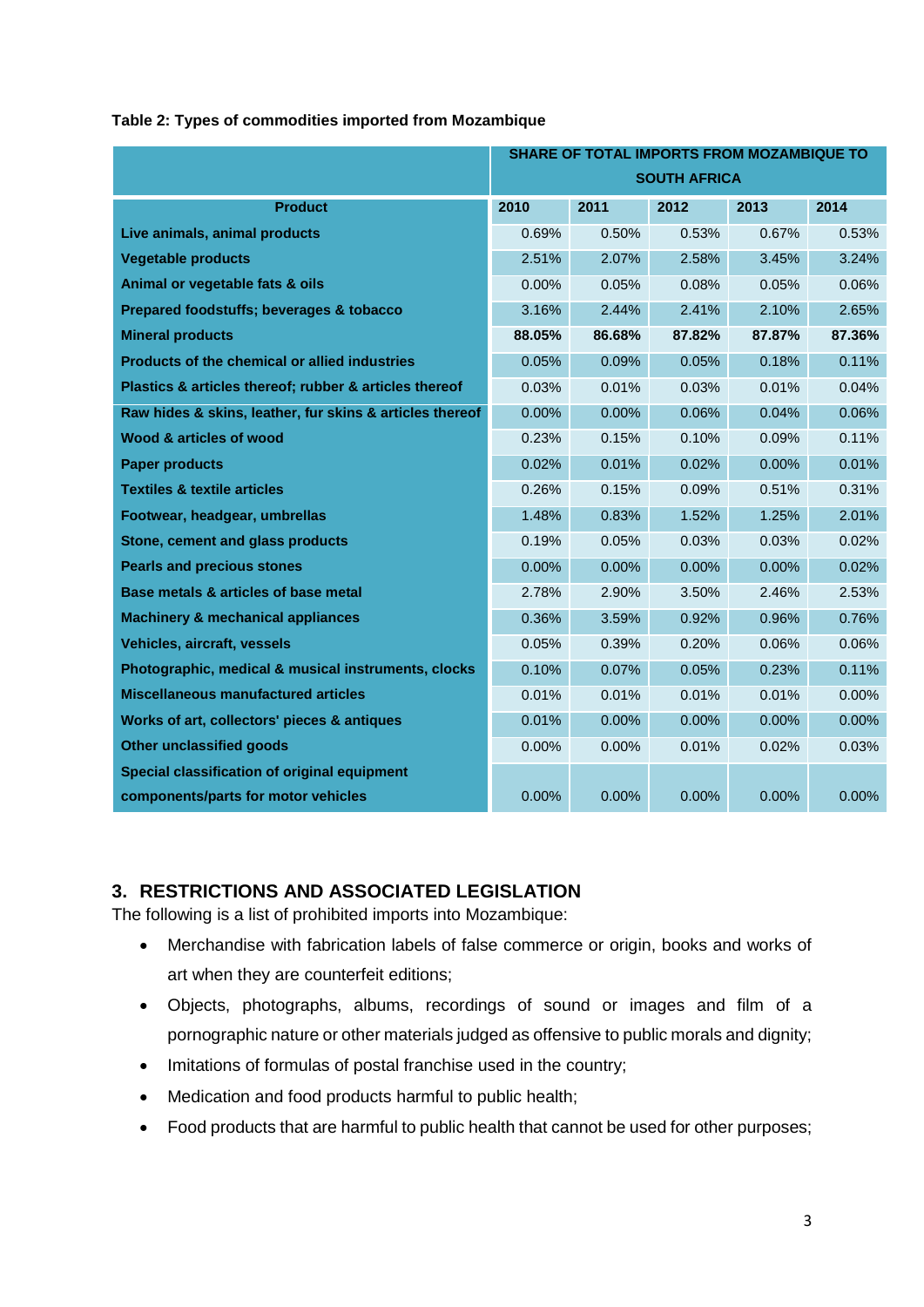- Distilled alcoholic drinks that contain essences or chemical products recognised as harmful such as: Aldeido Benzoico, Badia, Eteres silicitos, Hissopo e Tulinana;
- Hallucinatory and psychiatric substances except when imported for hospital use;
- Certain gases as specified below:
	- o Chlorofluorocarbons (CFCs);
	- o Halogens (Halon 1211, Halon 1301 and Halon 2402); and
	- o Carbon Tetrachloride of Carbon (CCL4).
- Left-hand drive vehicles used for commercial purposes. (Intertek International Ltd: 2014).

## <span id="page-4-0"></span>**4. DOCUMENT REQUIREMENTS FOR IMPORTATION AND EXPORTATION**

### <span id="page-4-1"></span>**4.1 Importation process and document**

Importers in Mozambique follow the following procedure.



#### **Figure 1 Import Process**

The following are the documents that are required for importation:

- a) Import license/ permit (DA341);
- b) Commercial invoice;
- c) Customs import declaration;
- d) Third party insurance (Serguro);
- e) Packing list;
- f) Bill of Entry;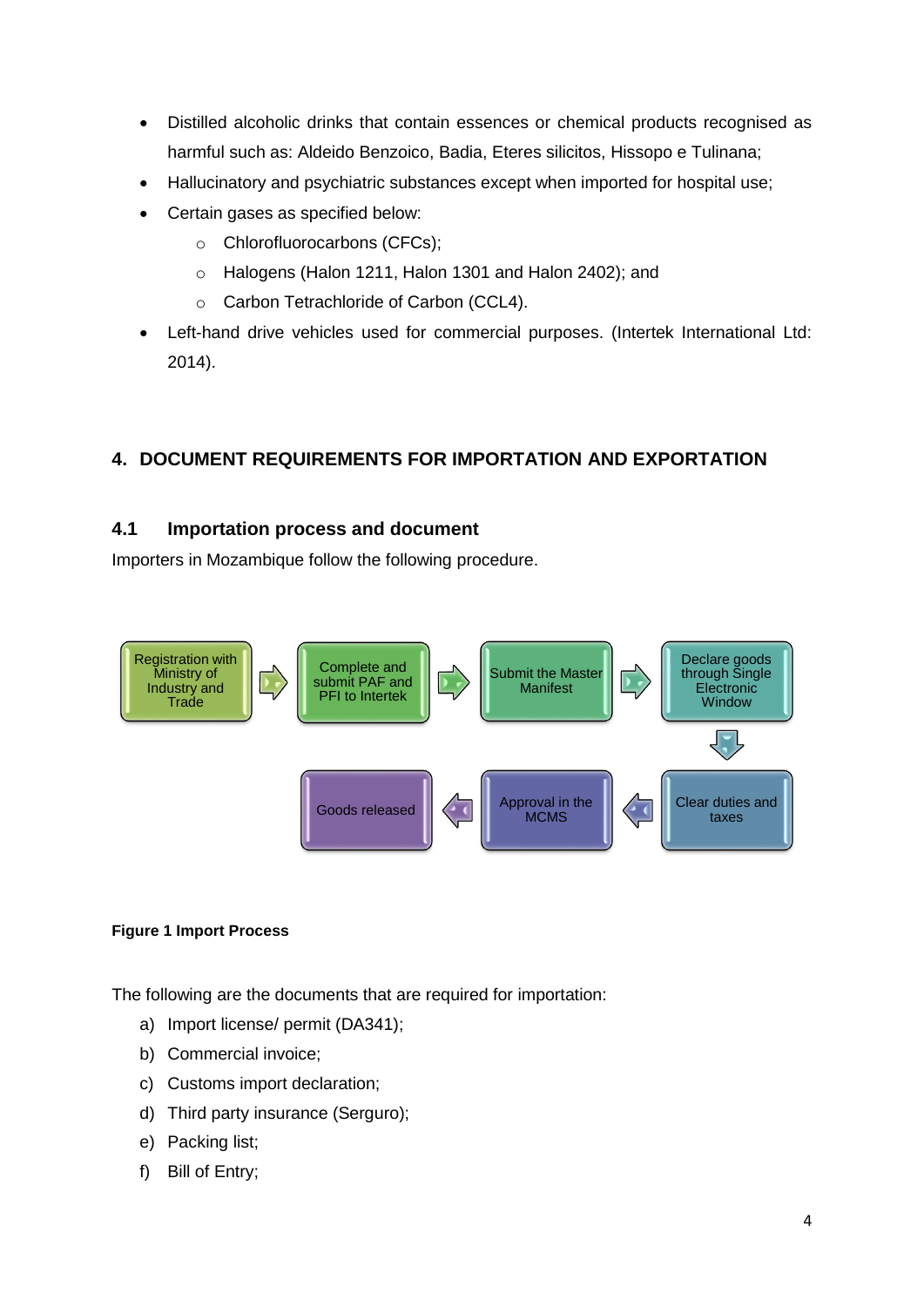- g) Certificate of Origin;
- h) Transport document (road manifest, AWB or Bill of Lading);
- i) Cargo release order;
- j) Equipment registration certificate;
- k) Delivery order;
- l) Inspection report; and
- m) Payment receipts.

## <span id="page-5-0"></span>**4.2 Route Certification Process**



**Figure 2 Route Certification Process**

Importers (including seasonal importers) in Mozambique are required to register with the Ministry of Industry and Trade and submit the application for registration as an importer accompanied with identification documents, business registration certificate and trading licenses. If documents are approved, the Ministry will issue an identification card authorising permission to carry out foreign trading activities, known as the import license. If the goods to be imported require pre-shipping inspection, the importer must complete a Pre-Advice Form (PAF) and submit it with a PFI (Pro-Forma Invoice) to the Intertek office in Mozambique.

At the port of entry, the transporter electronically submits the Master Manifest to custom. This is followed by completion and submission of a declaration form (DU – Single Document, DUA – Unique Abridged Document or DS – Simplified Document) to customs authority through the Single Electronic Window (SEW). The declaration will be validated using the Tradenet system.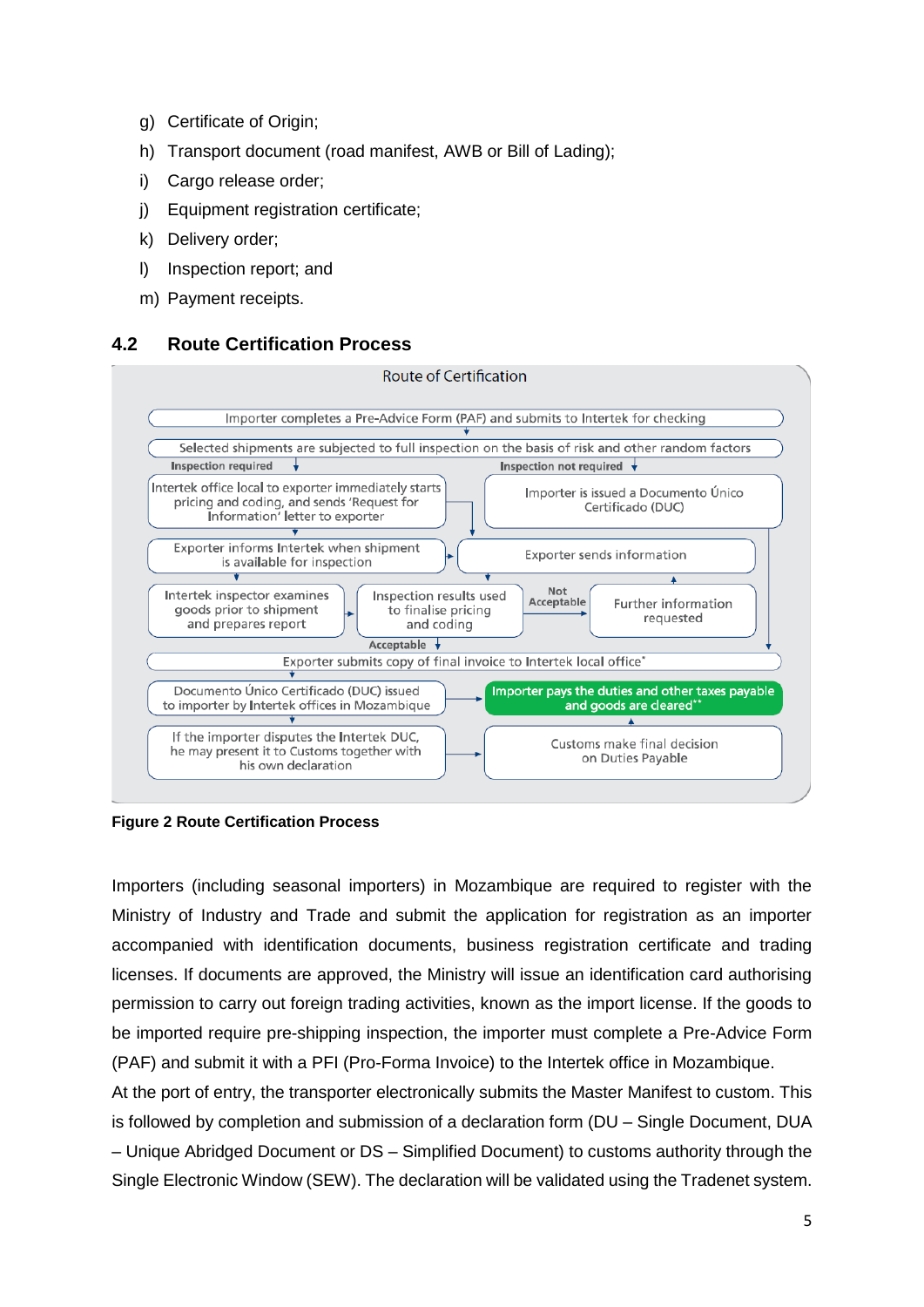After verification of the declaration, a declaration number is generated and assigned to the declared imports. Thereafter, duties and taxes associated with the imports must be cleared and an approval is made on the Customs Management System (MCMS). Finally, the goods are released.

## <span id="page-6-0"></span>**4.3 Border Operating Hours**

### **Table 3: Border crossings and operating hours**

| <b>MOZAMBIQUE</b> | <b>SOUTH</b><br><b>AFRICA</b> | <b>OPERATING HOURS</b>                                                                        | <b>DISTANCE</b>                                    |
|-------------------|-------------------------------|-----------------------------------------------------------------------------------------------|----------------------------------------------------|
| Pafuri            | Pafuri                        | $08H00 - 16H00$                                                                               | 532kms from Johannesburg                           |
| Giriyondo         | Giriyondo                     | $08H00 - 16H00$<br>Only open for 4x4 vehicles,<br>commercial<br>to<br>open<br>not<br>traffic. | 595kms from Johannesburg                           |
| Ressano<br>Garcia | Lebombo                       | $06H00 - 24H00$                                                                               | 451kms from Johannesburg                           |
| Ponta do Ouro     | Kosi Bay                      | $08H00 - 17H00$<br>7 days a week                                                              | 630kms from Johannesburg<br>and 460kms from Durban |

## <span id="page-6-1"></span>**5. PASSENGER VOLUMES AND MOVEMENTS**

Traveller data recorded by DHA is from travel documents scanned at the land ports of entry/exit. The data collected does not reflect country of final destination, duration of stay and the purpose of the visit. Unfortunately the data does not distinguish between travellers using privately owned vehicles and those using taxis and buses.

The table below shows monthly data of arrivals into and departures from South Africa, of both South African residents and foreign nationals by road for 2013 and 2014.

|  |  | Table 4: Passenger movement between South Africa and Mozambique |  |  |
|--|--|-----------------------------------------------------------------|--|--|
|--|--|-----------------------------------------------------------------|--|--|

|                          |                                      | 2013      | 2014            |                   |  |
|--------------------------|--------------------------------------|-----------|-----------------|-------------------|--|
|                          | <b>Arrivals</b><br><b>Departures</b> |           | <b>Arrivals</b> | <b>Departures</b> |  |
| <b>South African</b>     | 619 755                              | 630 264   | 710 700         | 725 802           |  |
| <b>Foreign nationals</b> | 1797005                              | 1 567 328 | 2 056 122       | 1861050           |  |
| <b>Total</b>             | 2 416 760                            | 2 197 592 | 2766822         | 2 586 852         |  |

*Source: StatsSA Tourism* 

• The number of passengers arriving into South Africa from Mozambique increased by 12.65% from 2013 to 2014; and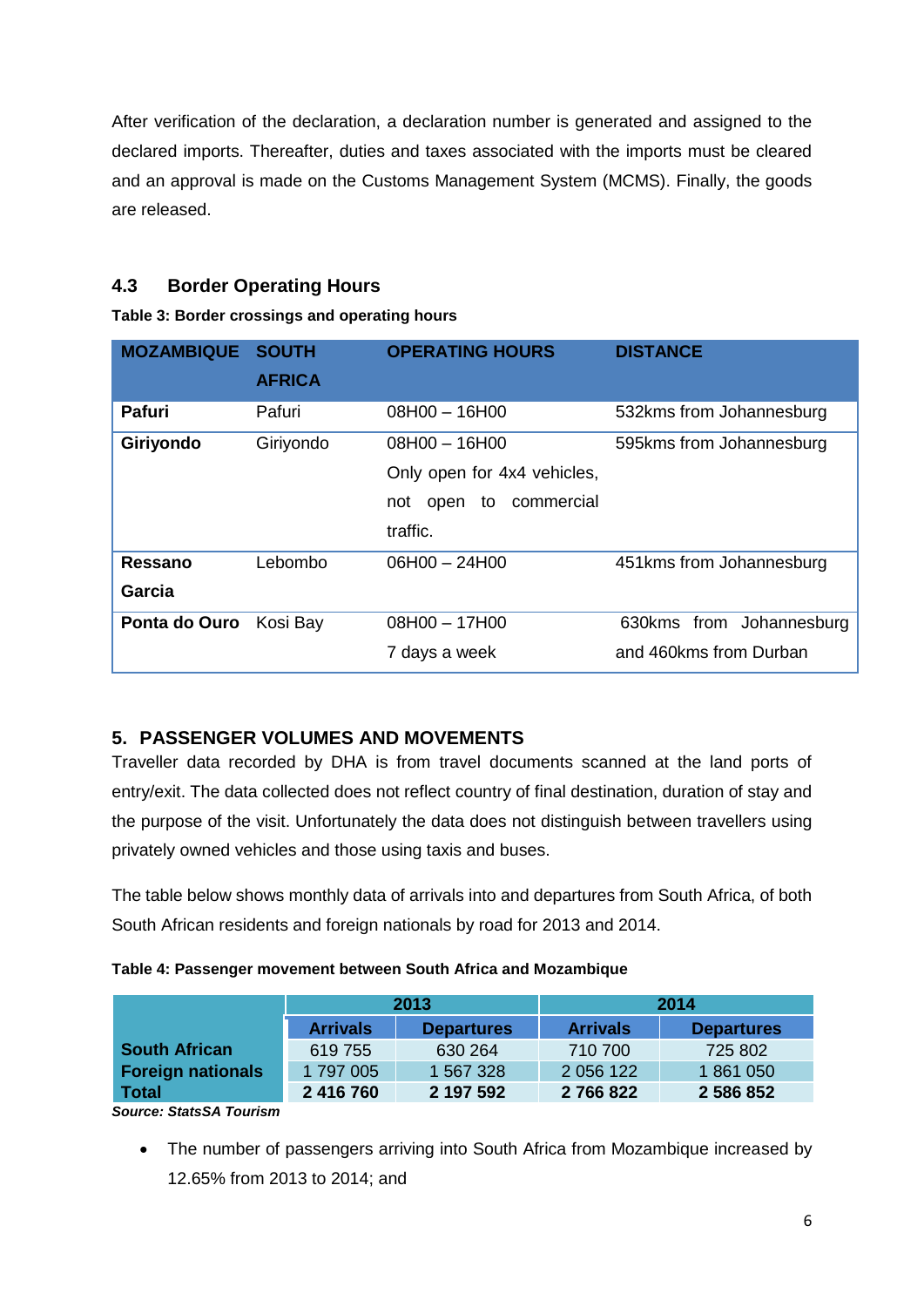Those travelling to Mozambique from South Africa increased by 15.05% in the same period.

#### **Table 5: Passenger operator permits**

|                       | 2007/2008 | 2011/2012 | 2012/2013 | 2013/2014 | 2014/2015 |
|-----------------------|-----------|-----------|-----------|-----------|-----------|
| Taxi<br>permits       | 2 5 2 6   | 5 1 7 7   | 4 3 3 2   | 4 3 9 0   | 4 9 0 7   |
| <b>Bus</b><br>permits | 1 3 4 7   | 339       | 631       | 542       | 319       |

*Source: the CBRTA*

- South Africa currently has twenty-seven taxi and eleven bus operators; and
- Mozambique has eleven taxi and six bus operators conducting business between South Africa and Mozambique.

# <span id="page-7-0"></span>**6. ROAD TRANSPORT LEGISLATION**

Road transport in Mozambique is regulated by the Road Decree (Law 1/2011). The provisions of this decree are applicable to both State owned roads and privately owned roads.

## <span id="page-7-1"></span>**6.1 General rules**

The general rules and regulations for road transport in Mozambique are:

- Drivers are not allowed to drive with part of their body outside of the vehicle;
- Vehicles are to be driven on the left side of the road;
- Drivers are to always carry their identity and car documents;
- Drivers should not use any headphones or television devices while the vehicle is in motion;
- Drivers and passengers are to use seatbelts;
- Children under the age of 12 have to be secured with a retention system designed for and adapted to their measurements and weight;
- Sound signals have to be brief, and used moderately
- In the case of an accident, the driver involved has to provide:
	- o His identification
	- $\circ$  Identification of the vehicle owner (if not owned by the driver)
	- o Vehicle insurer, including insurance policy number. The driver might be requested to documentation in proof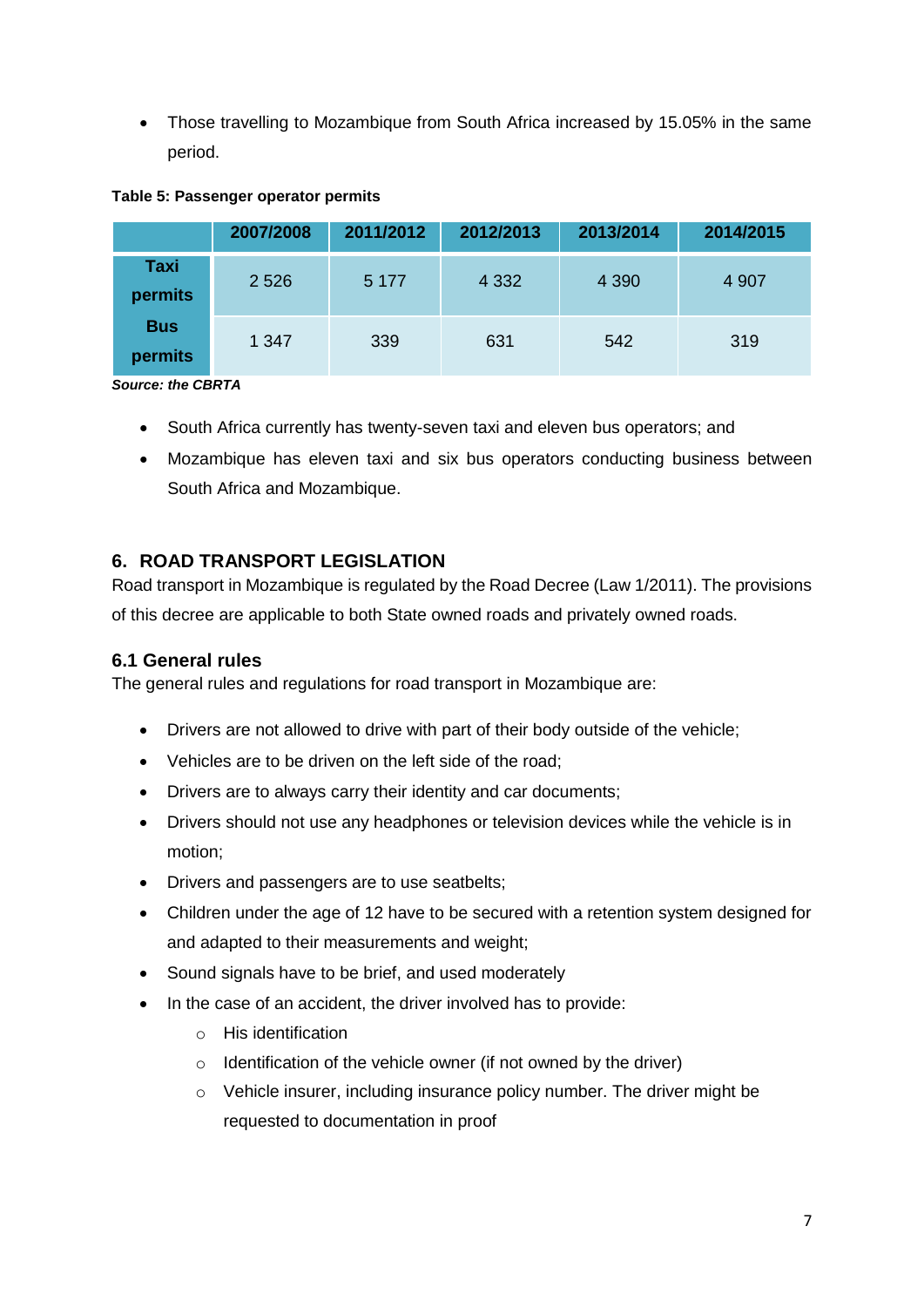## <span id="page-8-0"></span>**6.2 Speed Limits**

The maximum speed in Mozambique is 120km/h. The permissible speed changes when entering towns and villages. It is advised to keep to speeds of 60km/h until the driver has cleared the inhabited area. The acceptable speed limits specifically for passenger and goods vehicles are:

**Table 6: Speed limits**

|                        |                 | <b>SPEED IN KM/H</b>    |
|------------------------|-----------------|-------------------------|
| <b>TYPE OF VEHICLE</b> | Inside of towns | <b>Outside of towns</b> |
| <b>Passenger</b>       | 60              | 100                     |
| Goods and mixed use    |                 | 100                     |

Any person exceeding the maximum speed limits will be punished by way of a fine, in terms of the following table:

|                         | <b>SPEED</b>       | FINE (IN MT) | <b>CONTRAVENTION</b> |
|-------------------------|--------------------|--------------|----------------------|
|                         | Exceeded by up to  |              |                      |
|                         | 10km/h             | 1,000 Mt     | Minor                |
| <b>Within towns</b>     | From 10 to 20 km/h | 2,000 Mt     | Medium               |
|                         | From 20 to 40km/h  | 4,000 Mt     | <b>Serious</b>       |
|                         | More than 40km/h   | 8,000 Mt     | <b>Serious</b>       |
|                         | Exceeded by up to  | 1,000 Mt     | <b>Minor</b>         |
|                         | 20km/h             |              |                      |
| <b>Outside of towns</b> | From 20 to 40 km/h | 2,000 Mt     | Medium               |
|                         | From 40 to 60 km/h | 4,000 Mt     | <b>Serious</b>       |
|                         | More than 60km/h   | 8,000 Mt     | Serious              |

#### **Table 7: Fines issued for exceeding speed limits**

*(Rand/Metical exchange rate is R1 = Mt 5.34)*

Drivers may not drive at a speed of less than 40km/h on freeways. Drivers, who have been qualified to drive vehicles of a determined class for less than one year, may not exceed a speed of 90km/h when driving those vehicles.

## <span id="page-8-1"></span>**6.3 Vehicle Dimensions and Weights Restrictions**

Legal load limitations are imposed in order to protect the roads from the excessive damage caused by heavy loads. The load limitations are based on the engine power of the vehicle and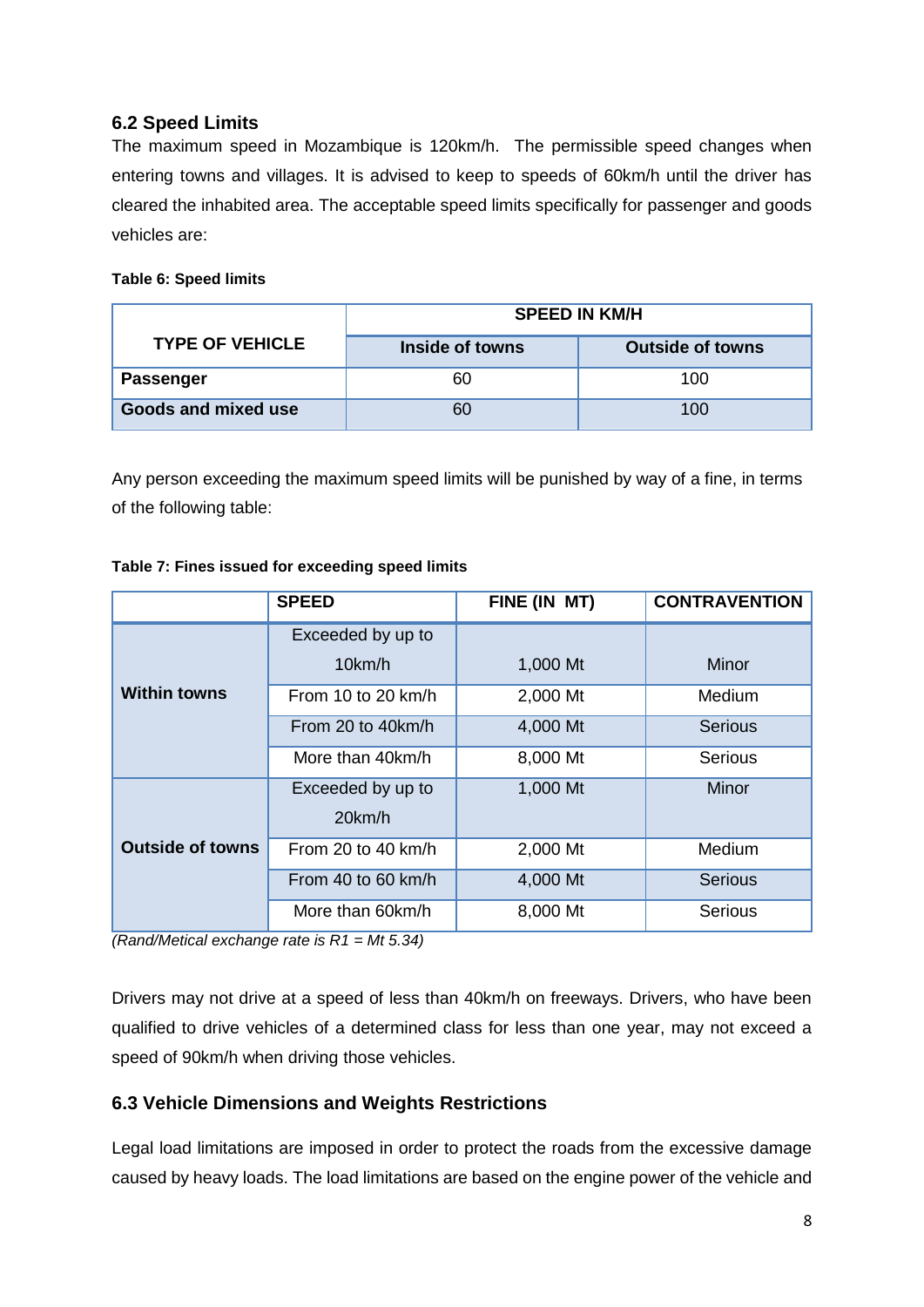limitations specified by the vehicle; tyre manufacturers; the damage or wear caused by an axle load to the road; and the load concentration applied by a group of axles or axle units to bridge structures. Mozambique's axle load regulations compares favourably with most SADC countries.

#### **Table 8: Load Limits**

| <b>LEGAL LOAD LIMITS ON GOODS VEHICLES</b> |                 |               |               |               |                    |  |  |
|--------------------------------------------|-----------------|---------------|---------------|---------------|--------------------|--|--|
| <b>COUNTRY</b>                             | <b>STEERING</b> | <b>SINGLE</b> | <b>TANDEM</b> | <b>TRIDEM</b> | <b>COMBINATION</b> |  |  |
|                                            | <b>AXLE</b>     | <b>AXLE</b>   | <b>AXLE</b>   | <b>AXLE</b>   | <b>AXLE</b>        |  |  |
| Angola                                     | 7 700 kg        | 10 000 kg     | 16 000 kg     | 24 000 kg     | 38 000 kg          |  |  |
| <b>Botswana</b>                            | 7700 kg         | 8 200 kg      | 16 000 kg     | 24 600 kg     | 50 200 kg          |  |  |
| Lesotho                                    |                 | 8 200 kg      | 16 400 kg     | 21 000 kg     | 49 000 kg          |  |  |
| <b>Malawi</b>                              | 7700 kg         | 8 200 kg      | 16 400 kg     | 24 600 kg     | 55 000 kg          |  |  |
| Mozambique                                 | 7700 kg         | 10 000 kg     | 16 000 kg     | 22 000 kg     | 38 000 kg          |  |  |
| <b>Namibia</b>                             | 7700 kg         | 8 200 kg      | 16 400 kg     | 21 000 kg     | 48 400 kg          |  |  |
| <b>South Africa</b>                        | 7700 kg         | 8 000 kg      | 16 000 kg     | 24 000 kg     | 56 000 kg          |  |  |
|                                            |                 | (2 wheels)    | (2 wheels)    |               |                    |  |  |
| <b>South Africa</b>                        |                 | 9 000 kg      | 18 000 kg     |               |                    |  |  |
|                                            |                 | (4 wheels)    | (4 wheels)    |               |                    |  |  |
| <b>Swaziland</b>                           | 7700 kg         | 8 200 kg      | 16 400 kg     | 21 000 kg     | 50 200 kg          |  |  |
| Tanzania                                   | 7 700 kg        | 10 000 kg     | 18 000 kg     | 24 000 kg     | 52 000 kg          |  |  |
| <b>Zimbabwe</b>                            |                 | 8 000 kg      | 18 000 kg     | 24 000 kg     | 56 000 kg          |  |  |

#### **Table 9: Dimensional Limits**

| <b>LEGAL DIMENSIONAL LIMITS ON GOODS VEHICLES</b> |                         |                                 |                                  |                                        |                                        |  |  |
|---------------------------------------------------|-------------------------|---------------------------------|----------------------------------|----------------------------------------|----------------------------------------|--|--|
| <b>COUNTRY</b>                                    | <b>OVERALL</b><br>WIDTH | <b>OVERALL</b><br><b>HEIGHT</b> | <b>LENGTH OF</b><br><b>RIGID</b> | <b>LENGTH OF</b><br><b>ARTICULATED</b> | <b>LENGTH OF</b><br><b>COMBINATION</b> |  |  |
| Angola                                            | 2,5 m                   | $4,0 \; m$                      | 15,0 m                           | 18,0 m                                 | 20,0 m                                 |  |  |
| <b>Botswana</b>                                   | 2,5m                    | $4,1 \; m$                      | 12,5 m                           | 17,0 m                                 | 22,0 m                                 |  |  |
| Lesotho                                           | $2,6 \text{ m}$         | $4,1 \; m$                      | 12,5 m                           | 17,0 m                                 | 22,0 m                                 |  |  |
| Malawi                                            | 2,5 m                   | 4,6 m                           | 12,5 m                           | 17,0 m                                 | 22,0 m                                 |  |  |
| Mozambique                                        | 2,5 m                   | $4,0 \; m$                      | $12,0 \; m$                      |                                        | $18,0 m*$                              |  |  |
| <b>Namibia</b>                                    | 2,5 m                   | $4,1 \; m$                      | 12,5 m                           | 17,0 m                                 | 22,0m                                  |  |  |
| <b>South Africa</b>                               | 2,5 m                   | $4,3 \text{ m}$                 | 12,5 m                           | 18,5 m                                 | 22,0 m                                 |  |  |
|                                                   | (medium)                |                                 |                                  |                                        |                                        |  |  |
| <b>South Africa</b>                               | $2,6 \text{ m}$         |                                 |                                  |                                        |                                        |  |  |
|                                                   | (heavy)                 |                                 |                                  |                                        |                                        |  |  |
| <b>Swaziland</b>                                  | 2,5 m                   | $4,1 \; m$                      | 12,5 m                           | 17,0 m                                 | 20,0 m                                 |  |  |
| Tanzania                                          | $2,6 \text{ m}$         | $4,4 \, m$                      | 12,5 m                           | 17,0 m                                 | 22,0 m                                 |  |  |
| <b>Zimbabwe</b>                                   | 2,5m                    | $4,6 \text{ m}$                 | 12,5 m                           | 18,5 m                                 | 22,0 m                                 |  |  |
|                                                   |                         |                                 |                                  |                                        |                                        |  |  |

\* Special Permission can be obtained for combination lengths up to 22 metres

## <span id="page-9-0"></span>**7. REQUIREMENTS FOR CROSS-BORDER TRANSPORT**

There are certain requirements that passenger and freight operators need to comply with when travelling to Mozambique. These include:

A valid passport of the driver, no visa is required for South African residents;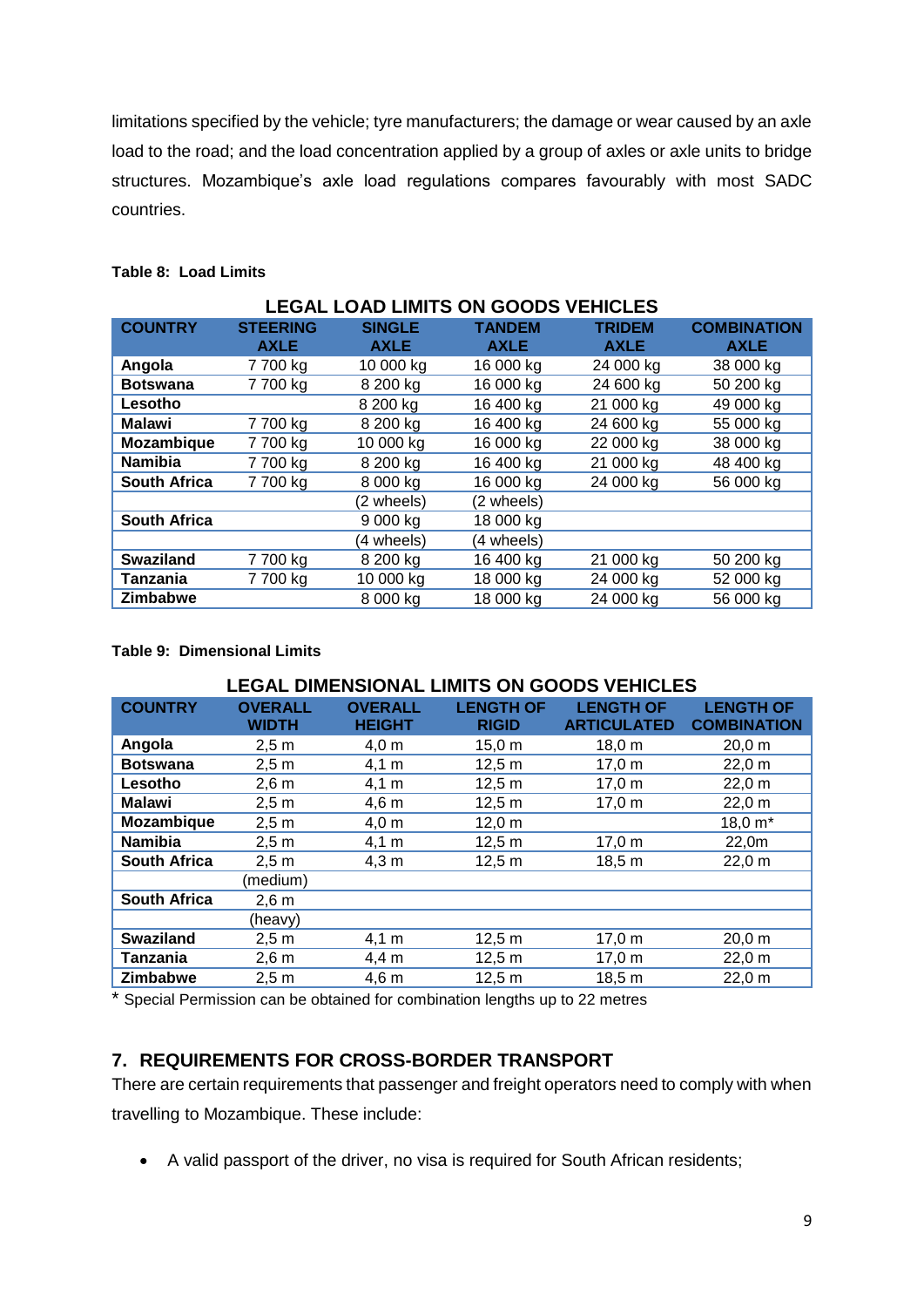- A valid driver's license international and South African driver licenses are recognised;
- A certified copy of vehicle registration papers in the name of the driver; and if the vehicle is not owned by the driver, a letter of authorisation from the registered owner;
- A letter of authority from the bank, if the vehicle is still being financed (must include dates of travel), together with the vehicle license papers;
- A compulsory temporary import permit for the vehicle (DA341), available at the border post (approximately R15 payable in Meticals);
- A compulsory Third-Party Insurance and road tax for foreign registered vehicles;
- Comprehensive vehicle insurance that is valid in Mozambique and that covers crossborder travel;
- Two Red Warning Triangles (they do not need to be displayed on car):
	- $\circ$  An Emergency Triangle must be carried in all vehicles. Each side of the triangle must be 500mm long and 50mm wide, with a thickness of about 5mm. It must be uniformly covered in red reflective material, with the back of the triangle being either white or have a 5mm wide white border. The edge of the triangle must be yellow. The reflective surface must be well-maintained and looked after; it must be visible from 100m away in the presence of light;
- A reflective jacket two jackets are required if more than two people are travelling in the vehicle (to be used when changing a tyre, at car accident scene, or if reloading cargo that has fallen from the vehicle onto the road); and
	- o the vest must be made from polyester and must be equipped with polyvinyl reflective strips in yellow or green in the front to the sides, as well as on the back of the vest. These strips must not be less than 40mm wide.
- Reflective markings must be used on all vehicles and trailers over 10,000kg in weight or more than 6m long:
	- o Reflective markings should be placed of on the sides and the back or back edges of your vehicle as well as trailers in continuous or contiguous (in close proximity) lines. Markings must be between 0.25mm and 1.5m from the ground, and may be extended up to 2.1m. Reflective markings must be made of yellow reflective material, and be at least 50mm wide. If a marking is not continuous, than the distance separating markings must be no more than 80% of the length of each marking.
- Immigration Fees: R17.50 per person;
- Declaration Form for Vehicle: cost is approximately R50;
- If towing a trailer, two towing stickers yellow warning triangle on a blue background one in the front of the vehicle (on the bumper) and one on the rear of the trailer;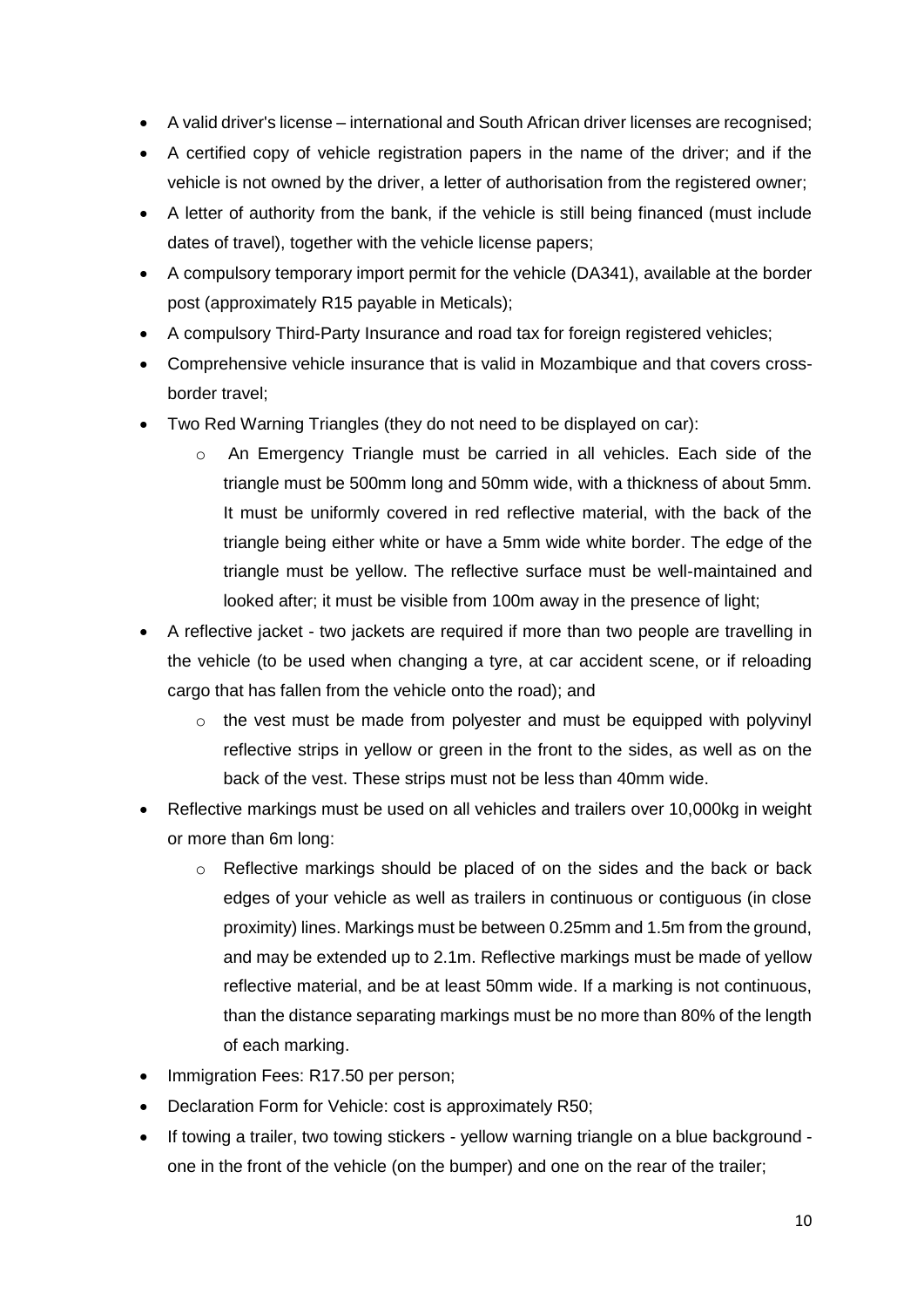- A 'ZA' Sticker; and
- Yellow fever, Hepatitis A & B,Typhoid, Polio, Tetanus, Malaria Risk vaccination.

## <span id="page-11-0"></span>**8. CROSS-BORDER CHARGES**

#### **Cross-border charges for freight and passenger transport**

Tables 10, 11 and 12 show estimate cross border charges that are levied on foreign crossborder road operators in Mozambique, including South African operators.

#### **Table 10: Freight transport**

| <b>Cross Border Charges</b>        |              | Amount (R) | Validity           |  |
|------------------------------------|--------------|------------|--------------------|--|
| Northern Border posts              |              |            |                    |  |
| <b>Toll Fee</b>                    | Nampula      | R 6,775.00 | Return trip        |  |
|                                    | <b>Beira</b> | R 4,065.00 |                    |  |
| <b>Escort</b>                      |              | R 1,355.00 | Single trip        |  |
| <b>Transit Import Permit (TIP)</b> |              | R 677.50   | <b>Return trip</b> |  |
| Zambezi bridge toll                |              | R 1,000.00 | Return trip        |  |
| <b>Bluebook</b>                    |              | R 600.00   | <b>Return trip</b> |  |
| <b>Third Party Insurance</b>       |              | R480.00    | 30 days            |  |
| Lebombo Border post                |              |            |                    |  |
| <b>Toll Fee</b>                    |              | R 1,200.00 | Return trip        |  |
| <b>Escort</b>                      |              | R 600.00   | Single trip        |  |
| <b>Road Fund</b>                   |              | R 288.00   | 30 days            |  |
| <b>Third Party Insurance</b>       |              | R 480.00   | 30 days            |  |

*Note: US\$1 = R11.03*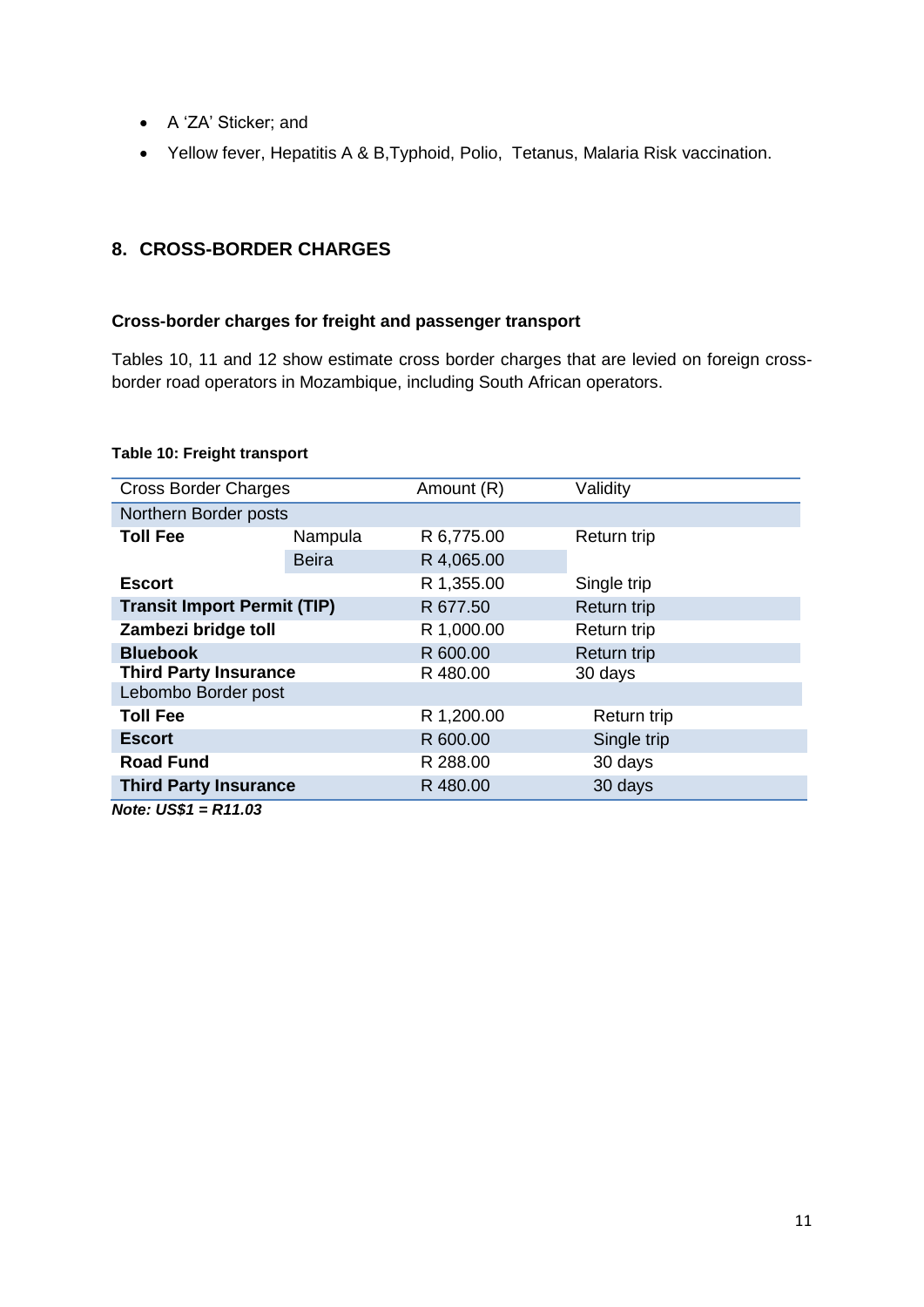#### **Table 11: Passenger transport - Bus**

| <b>Cross Border Charges</b>     | Amount (R) | Validity    |  |
|---------------------------------|------------|-------------|--|
| Northern Border posts           |            |             |  |
| <b>Toll Fee (Beira)/ Access</b> | R 600.00   | Return trip |  |
| Zambezi bridge toll             | R 350.00   | Return trip |  |
| <b>Bluebook</b>                 | R 600.00   | Return trip |  |
| <b>Third Party Insurance</b>    | R 550.00   | 30 days     |  |
| Lebombo Border post             |            |             |  |
| <b>Toll Fee /Access</b>         | R 1,200.00 | Return trip |  |
| <b>Road Fund/Access</b>         | R 288.00   | 30 days     |  |
| <b>Third Party Insurance</b>    | R 550.00   | 30 days     |  |
| Note: $US$1.00 = R11.03$        |            |             |  |

#### **Table 12: Passenger transport - Taxi**

| <b>Cross Border Charges</b>            | Amount (R) | Validity |  |  |
|----------------------------------------|------------|----------|--|--|
| <b>Road Fund/Access</b>                | R 288.00   | 30 days  |  |  |
| <b>Third Party Insurance (Taxi)</b>    | R 406.00   | 30 days  |  |  |
| <b>Third Party Insurance (Trailer)</b> | R 240.00   | 30 days  |  |  |
| .<br>-----                             |            |          |  |  |

*Note: US\$1.00 = R11.03*

The Rand value of the charges were established at the time when the Rand/US\$ exchange rate was at US\$1 to R11.03

## <span id="page-12-0"></span>**9. CONTACT DETAILS OF RELEVANT AUTHORITIES**

Should cross-border operators or any other part conducting trade between South Africa and Mozambique face challenges at border posts and or in the corridor, they should contact the following key stakeholders for speedy resolution of challenges and assistance,

#### **Table 13: Contact Details**